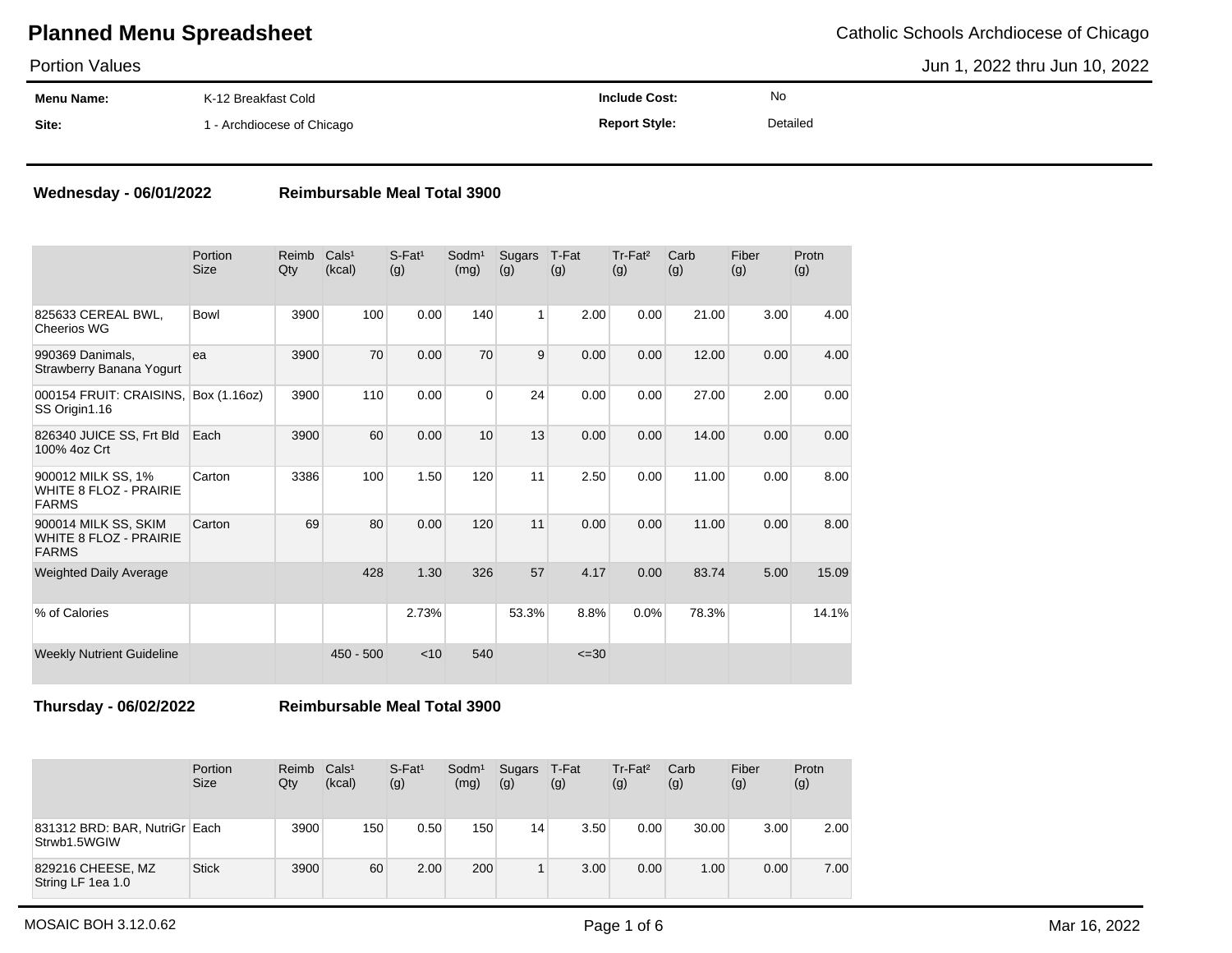Jun 1, 2022 thru Jun 10, 2022

Portion Values

|                                                                       | Portion<br>Size | Reimb<br>Qty | Cals <sup>1</sup><br>(kcal) | $S$ -Fat <sup>1</sup><br>(g) | Sodm <sup>1</sup><br>(mg) | Sugars<br>(g) | T-Fat<br>(g) | Tr-Fat <sup>2</sup><br>(g) | Carb<br>(g) | Fiber<br>(g) | Protn<br>(g) |
|-----------------------------------------------------------------------|-----------------|--------------|-----------------------------|------------------------------|---------------------------|---------------|--------------|----------------------------|-------------|--------------|--------------|
| 825008 FRUIT: APPLE,<br>138CT Whole 1C                                | Each (138ct)    | 3900         | 62                          | 0.03                         | $\mathbf{1}$              | 12            | 0.20         | 0.00                       | 16.52       | 2.87         | 0.31         |
| 826343 JUICE SS.<br>Grape100% 4oz Cart                                | Each            | 3900         | 80                          | 0.00                         | 15                        | 18            | 0.00         | 0.00                       | 18.00       | 0.00         | 1.00         |
| 900012 MILK SS, 1%<br><b>WHITE 8 FLOZ - PRAIRIE</b><br><b>FARMS</b>   | Carton          | 3386         | 100                         | 1.50                         | 120                       | 11            | 2.50         | 0.00                       | 11.00       | 0.00         | 8.00         |
| 900014 MILK SS, SKIM<br><b>WHITE 8 FLOZ - PRAIRIE</b><br><b>FARMS</b> | Carton          | 69           | 80                          | 0.00                         | 120                       | 11            | 0.00         | 0.00                       | 11.00       | 0.00         | 8.00         |
| <b>Weighted Daily Average</b>                                         |                 |              | 440                         | 3.84                         | 473                       | 55            | 8.87         | 0.00                       | 75.27       | 5.87         | 17.40        |
| % of Calories                                                         |                 |              |                             | 7.85%                        |                           | 50.0%         | 18.1%        | 0.0%                       | 68.4%       |              | 15.8%        |
| <b>Weekly Nutrient Guideline</b>                                      |                 |              | $450 - 500$                 | < 10                         | 540                       |               | $\leq 30$    |                            |             |              |              |

**Friday - 06/03/2022 Reimbursable Meal Total 3900**

|                                                                     | Portion<br><b>Size</b> | Reimb<br>Qty | Cals <sup>1</sup><br>(kcal) | $S$ -Fat <sup>1</sup><br>(g) | Sodm <sup>1</sup><br>(mg) | Sugars<br>(g) | T-Fat<br>(g) | Tr-Fat <sup>2</sup><br>(g) | Carb<br>(g) | Fiber<br>(g) | Protn<br>(g) |
|---------------------------------------------------------------------|------------------------|--------------|-----------------------------|------------------------------|---------------------------|---------------|--------------|----------------------------|-------------|--------------|--------------|
| 990554 YOGURT BULK,<br>VAN W/OATS HNY GRAN<br>1.0(1BG)              | Serving                | 3900         | 256                         | 0.68                         | 192                       | 23            | 6.09         | 0.00                       | 43.05       | 2.03         | 6.71         |
| 000124 FRUIT: PEARS<br>150 ct.                                      | Each (150ct)           | 3900         | 67                          | 0.03                         | 1                         | 12            | 0.17         | 0.00                       | 17.97       | 3.66         | 0.42         |
| 826337 JUICE SS, Apple<br>100% 4oz Cart                             | Each                   | 3900         | 60                          | 0.00                         | 15                        | 13            | 0.00         | 0.00                       | 14.00       | 0.00         | 0.00         |
| 900012 MILK SS, 1%<br><b>WHITE 8 FLOZ - PRAIRIE</b><br><b>FARMS</b> | Carton                 | 3386         | 100                         | 1.50                         | 120                       | 11            | 2.50         | 0.00                       | 11.00       | 0.00         | 8.00         |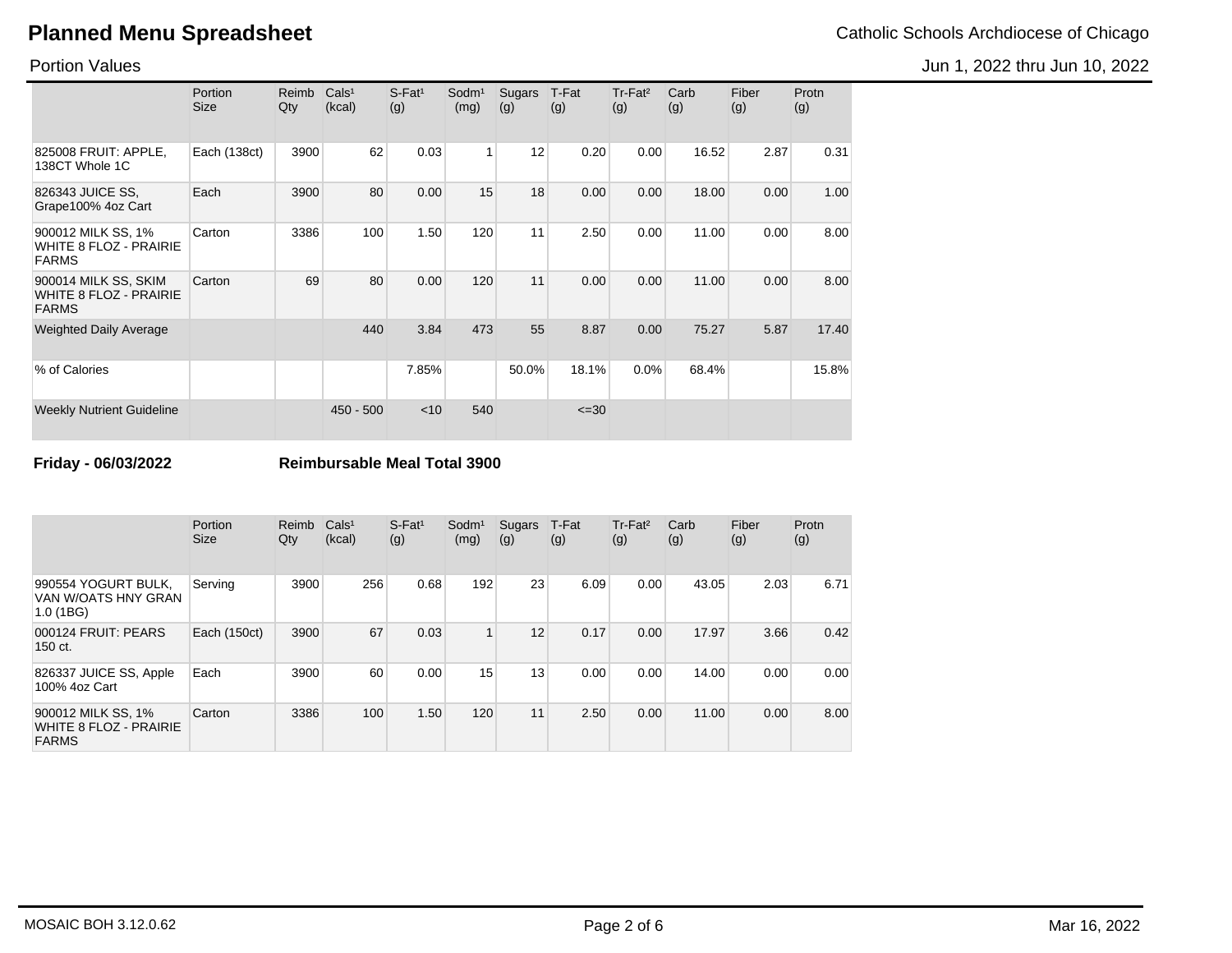Jun 1, 2022 thru Jun 10, 2022

Portion Values

|                                                                       | Portion<br><b>Size</b> | Reimb<br>Qty | Cals <sup>1</sup><br>(kcal) | $S-Fat1$<br>(g) | Sodm <sup>1</sup><br>(mg) | Sugars<br>(g) | T-Fat<br>(g) | Tr-Fat <sup>2</sup><br>(g) | Carb<br>(g) | Fiber<br>(g) | Protn<br>(g) |
|-----------------------------------------------------------------------|------------------------|--------------|-----------------------------|-----------------|---------------------------|---------------|--------------|----------------------------|-------------|--------------|--------------|
| 900014 MILK SS, SKIM<br><b>WHITE 8 FLOZ - PRAIRIE</b><br><b>FARMS</b> | Carton                 | 69           | 80                          | 0.00            | 120                       | 11            | 0.00         | 0.00                       | 11.00       | 0.00         | 8.00         |
| <b>Weighted Daily Average</b>                                         |                        |              | 471                         | 2.00            | 314                       | 58            | 8.42         | 0.00                       | 84.77       | 5.69         | 14.22        |
| % of Calories                                                         |                        |              |                             | 3.82%           |                           | 49.3%         | 16.1%        | 0.0%                       | 72.0%       |              | 12.1%        |
| <b>Weekly Nutrient Guideline</b>                                      |                        |              | $450 - 500$                 | $<$ 10          | 540                       |               | $\leq 30$    |                            |             |              |              |

**Monday - 06/06/2022 Reimbursable Meal Total 1950**

|                                                                       | Portion<br><b>Size</b> | Reimb<br>Qty | Cals <sup>1</sup><br>(kcal) | $S$ -Fat <sup>1</sup><br>(g) | Sodm <sup>1</sup><br>(mg) | Sugars<br>(g) | T-Fat<br>(g) | Tr-Fat <sup>2</sup><br>(g) | Carb<br>(g) | Fiber<br>(g) | Protn<br>(g) |
|-----------------------------------------------------------------------|------------------------|--------------|-----------------------------|------------------------------|---------------------------|---------------|--------------|----------------------------|-------------|--------------|--------------|
| 990368 CEREAL BWL.<br>CHEX CORN WG GF                                 | <b>Bowl</b>            | 1950         | 100                         | 0.00                         | 200                       | 3             | 1.00         | 0.00                       | 24.00       | 1.00         | 2.00         |
| 831142 BRD: CRACK SS,<br><b>Bug Bites CinWG</b>                       | Package                | 1950         | 120                         | 1.00                         | 115                       | 8             | 3.50         | 0.00                       | 21.00       | 1.00         | 2.00         |
| 825008 FRUIT: APPLE,<br>138CT Whole 1C                                | Each (138ct)           | 1950         | 62                          | 0.03                         | $\overline{1}$            | 12            | 0.20         | 0.00                       | 16.52       | 2.87         | 0.31         |
| 826340 JUICE SS, Frt Bld<br>100% 4oz Crt                              | Each                   | 1950         | 60                          | 0.00                         | 10                        | 13            | 0.00         | 0.00                       | 14.00       | 0.00         | 0.00         |
| 900012 MILK SS, 1%<br><b>WHITE 8 FLOZ - PRAIRIE</b><br><b>FARMS</b>   | Carton                 | 1693         | 100                         | 1.50                         | 120                       | 11            | 2.50         | 0.00                       | 11.00       | 0.00         | 8.00         |
| 900014 MILK SS, SKIM<br><b>WHITE 8 FLOZ - PRAIRIE</b><br><b>FARMS</b> | Carton                 | 34           | 80                          | 0.00                         | 120                       | 11            | 0.00         | 0.00                       | 11.00       | 0.00         | 8.00         |
| <b>Weighted Daily Average</b>                                         |                        |              | 430                         | 2.34                         | 432                       | 46            | 6.87         | 0.00                       | 85.26       | 4.87         | 11.40        |
| % of Calories                                                         |                        |              |                             | 4.90%                        |                           | 42.8%         | 14.4%        | 0.0%                       | 79.3%       |              | 10.6%        |
| <b>Weekly Nutrient Guideline</b>                                      |                        |              | $450 - 500$                 | $<$ 10                       | 540                       |               | $\leq 30$    |                            |             |              |              |

**Tuesday - 06/07/2022 Reimbursable Meal Total 1950**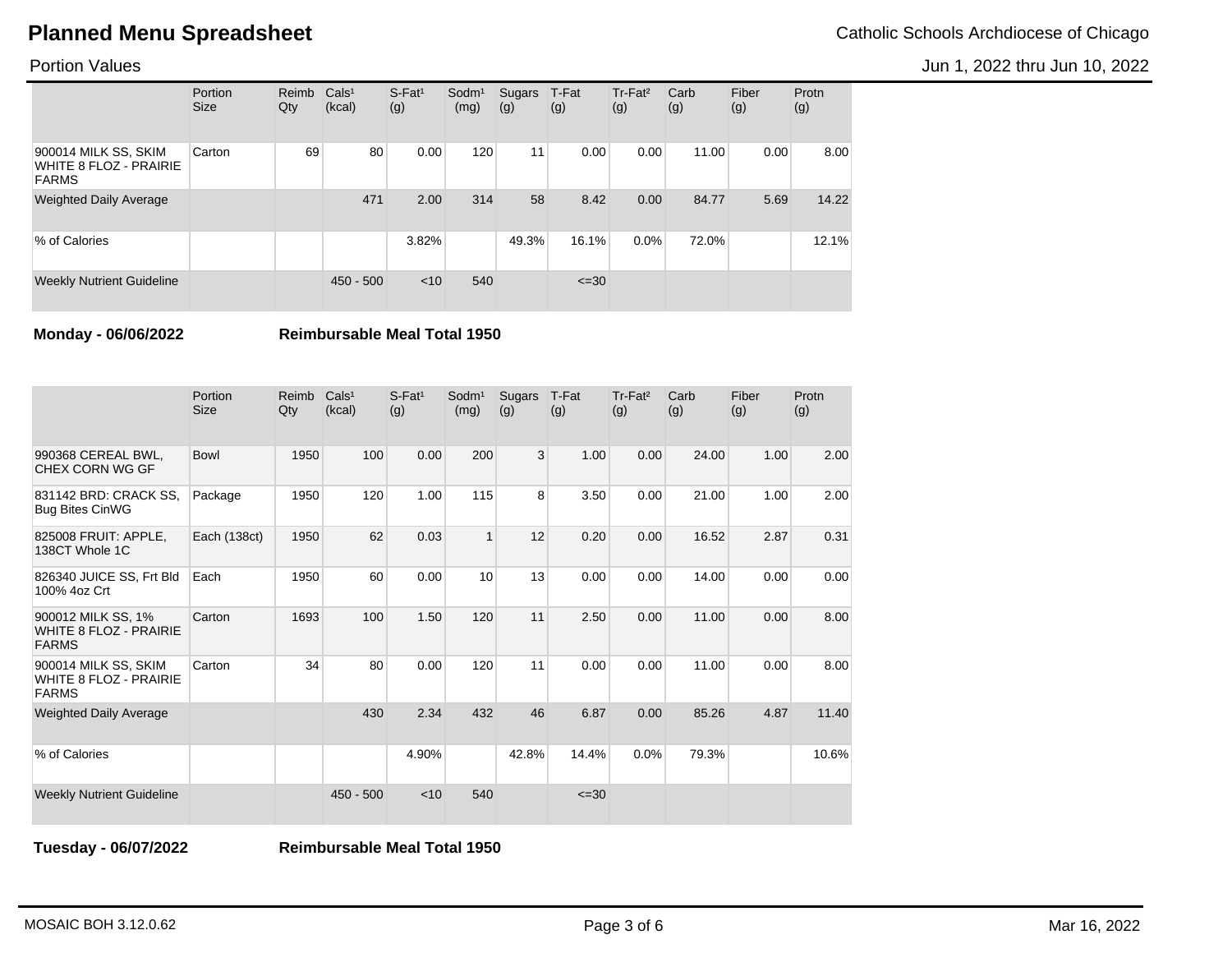Portion Values

|                                                                       | Portion<br><b>Size</b> | Reimb<br>Qty | Cals <sup>1</sup><br>(kcal) | S-Fat <sup>1</sup><br>(g) | Sodm <sup>1</sup><br>(mg) | Sugars<br>(g)  | T-Fat<br>(g) | Tr-Fat <sup>2</sup><br>(g) | Carb<br>(g) | Fiber<br>(g) | Protn<br>(g) |
|-----------------------------------------------------------------------|------------------------|--------------|-----------------------------|---------------------------|---------------------------|----------------|--------------|----------------------------|-------------|--------------|--------------|
| 831315 BRD: BAGEL.<br>White WG IW                                     | Each                   | 1950         | 140                         | 0.00                      | 160                       | 5 <sup>5</sup> | 1.00         | 0.00                       | 28.00       | 4.00         | 6.00         |
| 825853 COND PC Jelly,<br>Grape Smucker                                | Each                   | 1950         | 35                          | 0.00                      | 5                         | 8              | 0.00         | 0.00                       | 9.00        | 0.00         | 0.00         |
| 000154 FRUIT: CRAISINS.<br>SS Origin1.16                              | Box (1.16oz)           | 1950         | 110                         | 0.00                      | $\Omega$                  | 24             | 0.00         | 0.00                       | 27.00       | 2.00         | 0.00         |
| 826343 JUICE SS,<br>Grape100% 4oz Cart                                | Each                   | 1950         | 80                          | 0.00                      | 15                        | 18             | 0.00         | 0.00                       | 18.00       | 0.00         | 1.00         |
| 900012 MILK SS, 1%<br><b>WHITE 8 FLOZ - PRAIRIE</b><br><b>FARMS</b>   | Carton                 | 1693         | 100                         | 1.50                      | 120                       | 11             | 2.50         | 0.00                       | 11.00       | 0.00         | 8.00         |
| 900014 MILK SS, SKIM<br><b>WHITE 8 FLOZ - PRAIRIE</b><br><b>FARMS</b> | Carton                 | 34           | 80                          | 0.00                      | 120                       | 11             | 0.00         | 0.00                       | 11.00       | 0.00         | 8.00         |
| <b>Weighted Daily Average</b>                                         |                        |              | 453                         | 1.30                      | 286                       | 65             | 3.17         | 0.00                       | 91.74       | 6.00         | 14.09        |
| % of Calories                                                         |                        |              |                             | 2.58%                     |                           | 57.4%          | 6.3%         | 0.0%                       | 81.0%       |              | 12.4%        |
| <b>Weekly Nutrient Guideline</b>                                      |                        |              | $450 - 500$                 | < 10                      | 540                       |                | $\leq 30$    |                            |             |              |              |

**Wednesday - 06/08/2022 Reimbursable Meal Total 1950**

|                                                                     | Portion<br><b>Size</b> | Reimb<br>Qty | Cals <sup>1</sup><br>(kcal) | $S$ -Fat <sup>1</sup><br>(g) | Sodm <sup>1</sup><br>(mg) | Sugars<br>(g)  | T-Fat<br>(g) | Tr-Fat <sup>2</sup><br>(g) | Carb<br>(g) | Fiber<br>(g) | Protn<br>(g) |
|---------------------------------------------------------------------|------------------------|--------------|-----------------------------|------------------------------|---------------------------|----------------|--------------|----------------------------|-------------|--------------|--------------|
| 831305 BRD: MUF AP,<br>Blueb 2ozWG (1BG)                            | Muffin                 | 1950         | 190                         | 2.00                         | 130                       | 16             | 6.00         | 0.00                       | 30.00       | 2.00         | 3.00         |
| 833274 CHEESE, CH<br>STICK 1EA 1.0                                  | <b>Stick</b>           | 1950         | 90                          | 4.50                         | 200                       | $\overline{0}$ | 7.00         | 0.00                       | 0.00        | 0.00         | 7.00         |
| 000124 FRUIT: PEARS<br>150 ct.                                      | Each (150ct)           | 1950         | 67                          | 0.03                         |                           | 12             | 0.17         | 0.00                       | 17.97       | 3.66         | 0.42         |
| 826340 JUICE SS, Frt Bld<br>100% 4oz Crt                            | Each                   | 1950         | 60                          | 0.00                         | 10                        | 13             | 0.00         | 0.00                       | 14.00       | 0.00         | 0.00         |
| 900012 MILK SS, 1%<br><b>WHITE 8 FLOZ - PRAIRIE</b><br><b>FARMS</b> | Carton                 | 1693         | 100                         | 1.50                         | 120                       | 11             | 2.50         | 0.00                       | 11.00       | 0.00         | 8.00         |

Jun 1, 2022 thru Jun 10, 2022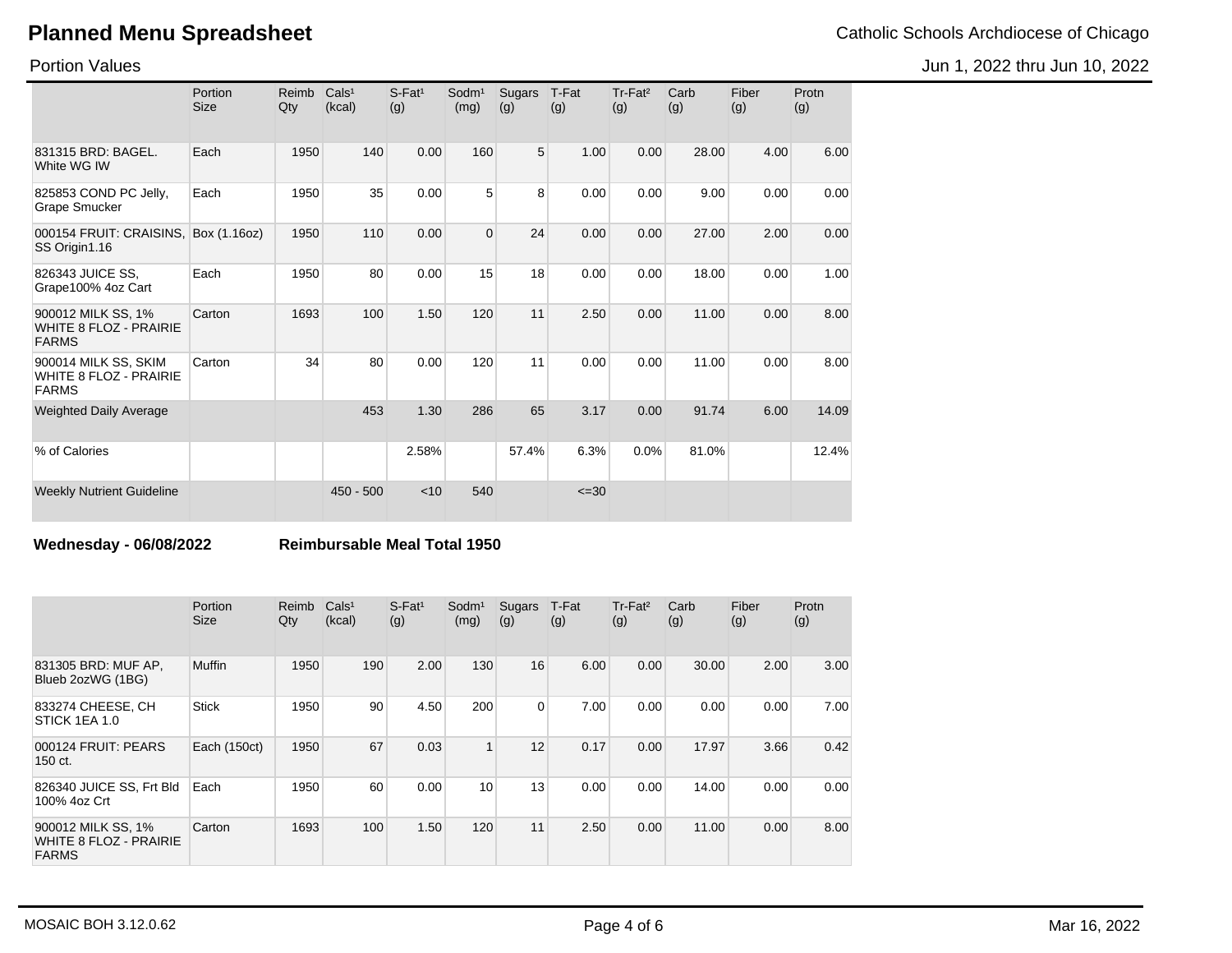Jun 1, 2022 thru Jun 10, 2022

Portion Values

|                                                                       | Portion<br><b>Size</b> | Reimb<br>Qty | Cals <sup>1</sup><br>(kcal) | $S-Fat1$<br>(g) | Sodm <sup>1</sup><br>(mg) | Sugars<br>(g) | T-Fat<br>(g) | Tr-Fat <sup>2</sup><br>(g) | Carb<br>(g) | Fiber<br>(g) | Protn<br>(g) |
|-----------------------------------------------------------------------|------------------------|--------------|-----------------------------|-----------------|---------------------------|---------------|--------------|----------------------------|-------------|--------------|--------------|
| 900014 MILK SS, SKIM<br><b>WHITE 8 FLOZ - PRAIRIE</b><br><b>FARMS</b> | Carton                 | 34           | 80                          | 0.00            | 120                       | 11            | 0.00         | 0.00                       | 11.00       | 0.00         | 8.00         |
| <b>Weighted Daily Average</b>                                         |                        |              | 495                         | 7.83            | 447                       | 50            | 15.34        | 0.00                       | 71.71       | 5.66         | 17.51        |
| % of Calories                                                         |                        |              |                             | 14.24%          |                           | 40.4%         | 27.9%        | $0.0\%$                    | 57.9%       |              | 14.1%        |
| <b>Weekly Nutrient Guideline</b>                                      |                        |              | $450 - 500$                 | $<$ 10          | 540                       |               | $\leq 30$    |                            |             |              |              |

**Thursday - 06/09/2022 Reimbursable Meal Total 1950**

|                                                                       | Portion<br><b>Size</b> | Reimb<br>Qty | Cals <sup>1</sup><br>(kcal) | $S$ -Fat <sup>1</sup><br>(g) | Sodm <sup>1</sup><br>(mg) | Sugars<br>(g) | T-Fat<br>(g) | Tr-Fat <sup>2</sup><br>(g) | Carb<br>(g) | Fiber<br>(g) | Protn<br>(g) |
|-----------------------------------------------------------------------|------------------------|--------------|-----------------------------|------------------------------|---------------------------|---------------|--------------|----------------------------|-------------|--------------|--------------|
| 825687 CEREAL BWL,<br>Lucky Charms WG                                 | Bowl                   | 1950         | 110                         | 0.00                         | 180                       | 9             | 1.00         | 0.00                       | 23.00       | 2.00         | 2.00         |
| 831285 BRD: CRACK SS,<br>Animal WG                                    | Package                | 1950         | 120                         | 1.00                         | 115                       | 8             | 3.50         | 0.00                       | 22.00       | 2.00         | 2.00         |
| 826581 FRUIT: ORANGE<br>138ct Whole 1/2c                              | Each(138ct)            | 1950         | 47                          | 0.02                         | $\overline{0}$            | 9             | 0.12         | 0.00                       | 11.73       | 2.40         | 0.94         |
| 826337 JUICE SS, Apple<br>100% 4oz Cart                               | Each                   | 1950         | 60                          | 0.00                         | 15                        | 13            | 0.00         | 0.00                       | 14.00       | 0.00         | 0.00         |
| 900012 MILK SS, 1%<br><b>WHITE 8 FLOZ - PRAIRIE</b><br><b>FARMS</b>   | Carton                 | 1693         | 100                         | 1.50                         | 120                       | 11            | 2.50         | 0.00                       | 11.00       | 0.00         | 8.00         |
| 900014 MILK SS, SKIM<br><b>WHITE 8 FLOZ - PRAIRIE</b><br><b>FARMS</b> | Carton                 | 34           | 80                          | 0.00                         | 120                       | 11            | 0.00         | 0.00                       | 11.00       | 0.00         | 8.00         |
| <b>Weighted Daily Average</b>                                         |                        |              | 425                         | 2.32                         | 416                       | 49            | 6.79         | 0.00                       | 80.47       | 6.40         | 12.02        |
| % of Calories                                                         |                        |              |                             | 4.91%                        |                           | 46.1%         | 14.4%        | 0.0%                       | 75.7%       |              | 11.3%        |
| <b>Weekly Nutrient Guideline</b>                                      |                        |              | $450 - 500$                 | < 10                         | 540                       |               | $\leq 30$    |                            |             |              |              |

**Friday - 06/10/2022 Reimbursable Meal Total 1950**